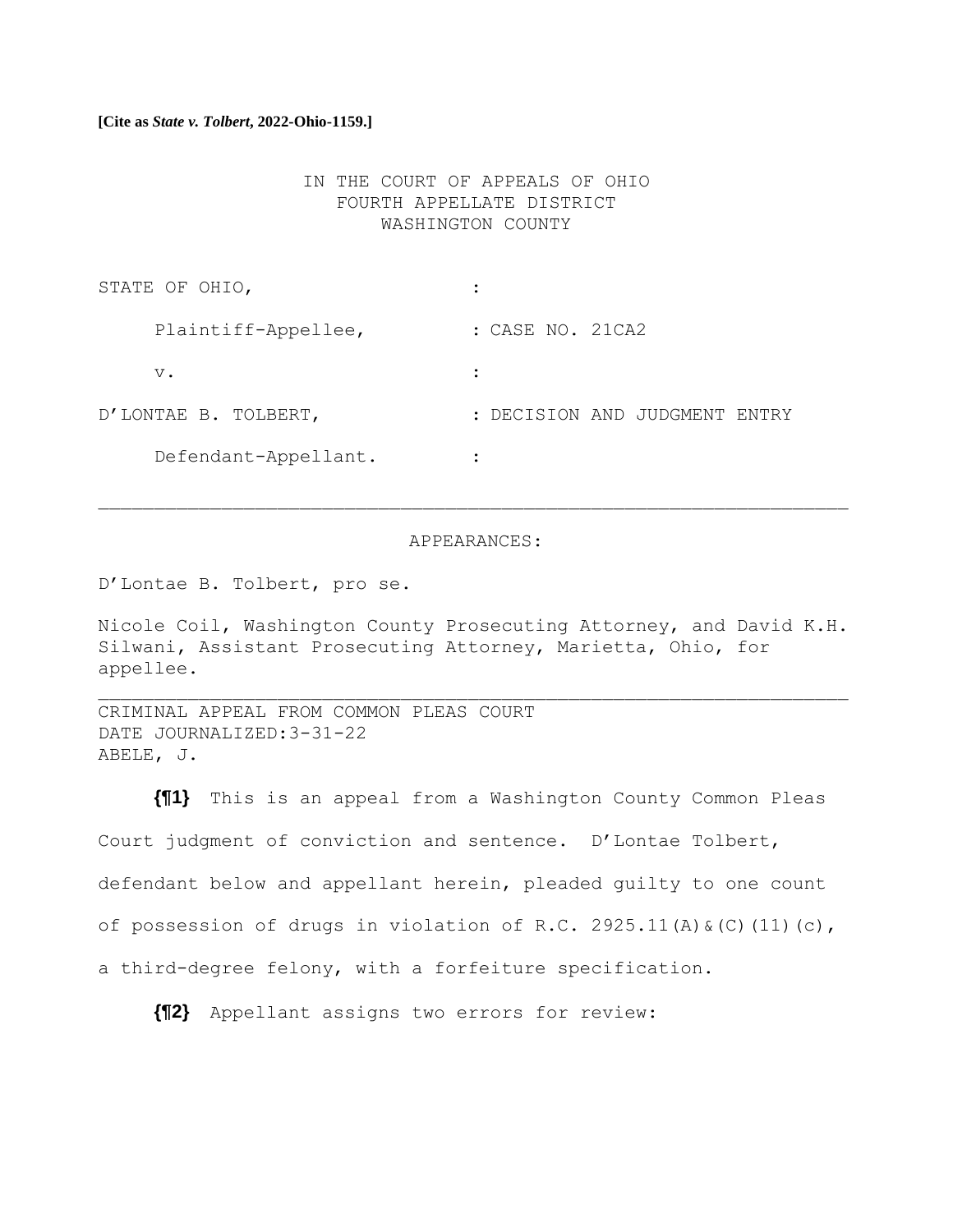FIRST ASSIGNMENT OF ERROR:

"IT WAS PREJUDICIAL ERROR FOR THE TRIAL COURT TO GRANT THE IMPERMISSIBLE AMENDMENT TO THE INDICTMENT."

SECOND ASSIGNMENT OF ERROR:

"THE TRIAL COURT UNLAWFULLY ORDERED THE FORFEITURE OF PROPERTY."

**{¶3}** On September 18, 2019, a Washington County Grand Jury returned an indictment that charged appellant with one count of trafficking in drugs in violation of R.C. 2925.03(A)(2), a firstdegree felony, and one count of possession of drugs in violation of R.C. 2925.11(A), a first-degree felony. The indictment also included a forfeiture specification for \$1,329 seized from appellant's person.

**{¶4}** At his September 20, 2019 arraignment, the trial court referred to a re-indictment. Counsel stated that appellant received the indictment on September 19, 2019 and was prepared to proceed. The court indicated that the amount of the Schedule I controlled substance for count one and count two "is more than 20 grams but less than 50 grams: to-wit, 26.25 grams." The prosecutor stated that the re-indictment occurred because the heroin contained fentanyl. The state also (1) asked the court to maintain the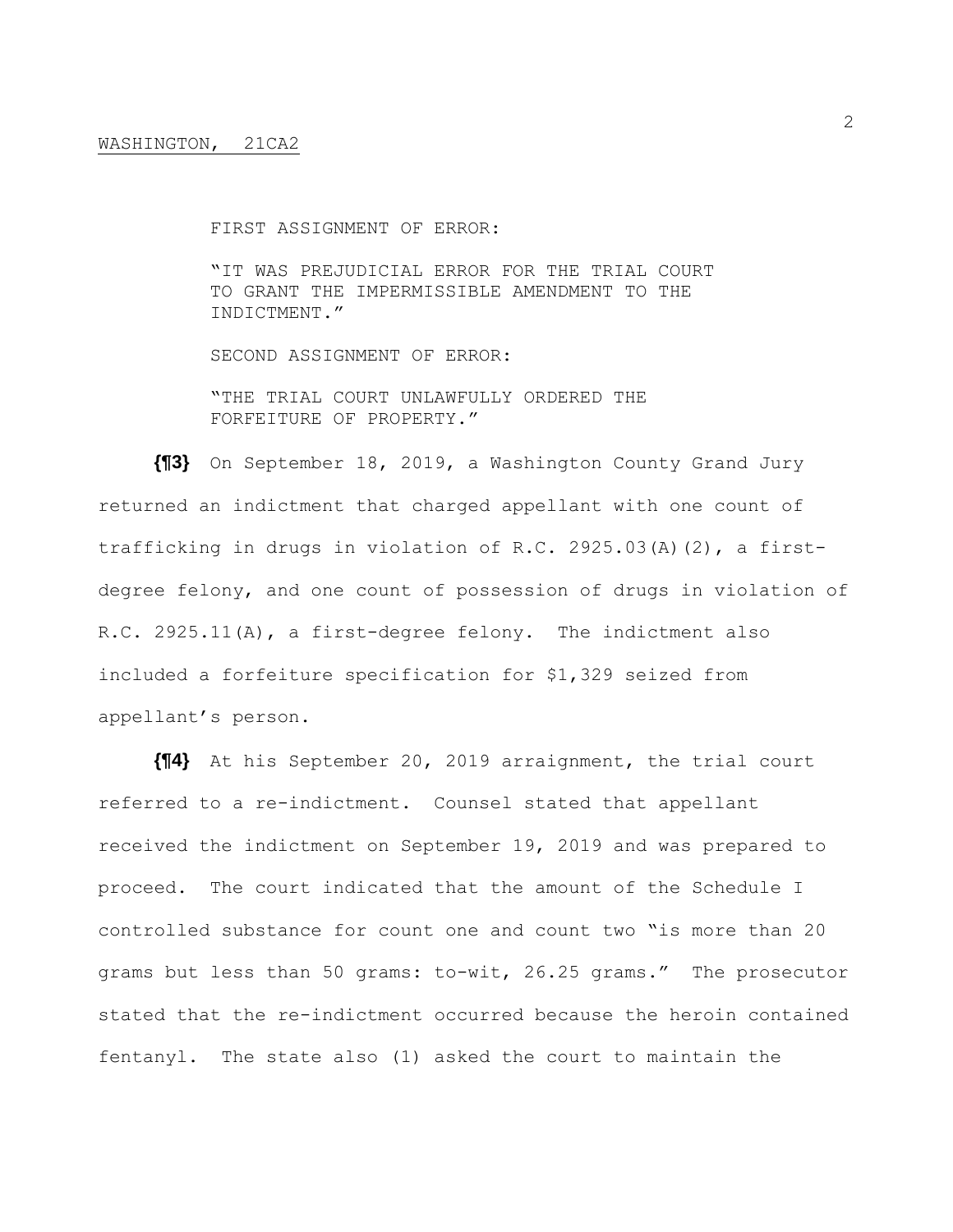\$50,000 bond, and (2) indicated that appellant was on post-release control from his recently served three-year prison term for a first-degree felony aggravated trafficking in drugs. The court advised appellant that, with a possible prison term for his postrelease control violation, he faced a total of 19 and one-half years in prison. Appellant pleaded not guilty.

**{¶5}** At the October 17, 2019 change of plea hearing, the state indicated that the sheriff's office executed a search warrant and encountered appellant in possession of what appeared to be heroin, but later determined to be nine grams of a mix of heroin and fentanyl. The state also moved to dismiss count one and to amend count two "to amend the amount of the drugs and the language of the indictment to say, 'in an amount more than five grams and less than ten grams: to-wit, nine grams.'" The trial court acknowledged that the amendment changed the code section from R.C. 2925.11 (A) & (C)(11)(e) to R.C. 2925.11(A) & (C)(11)(c). Appellants trial counsel also stated that the appellant did not object to the amendment.

**{¶6}** At that point the trial court reviewed appellant's rights and stated that appellant (1) faced a maximum prison term of 36 months on the amended count two, (2) faced an additional two years and eight months for the postrelease control violation, and (3)

3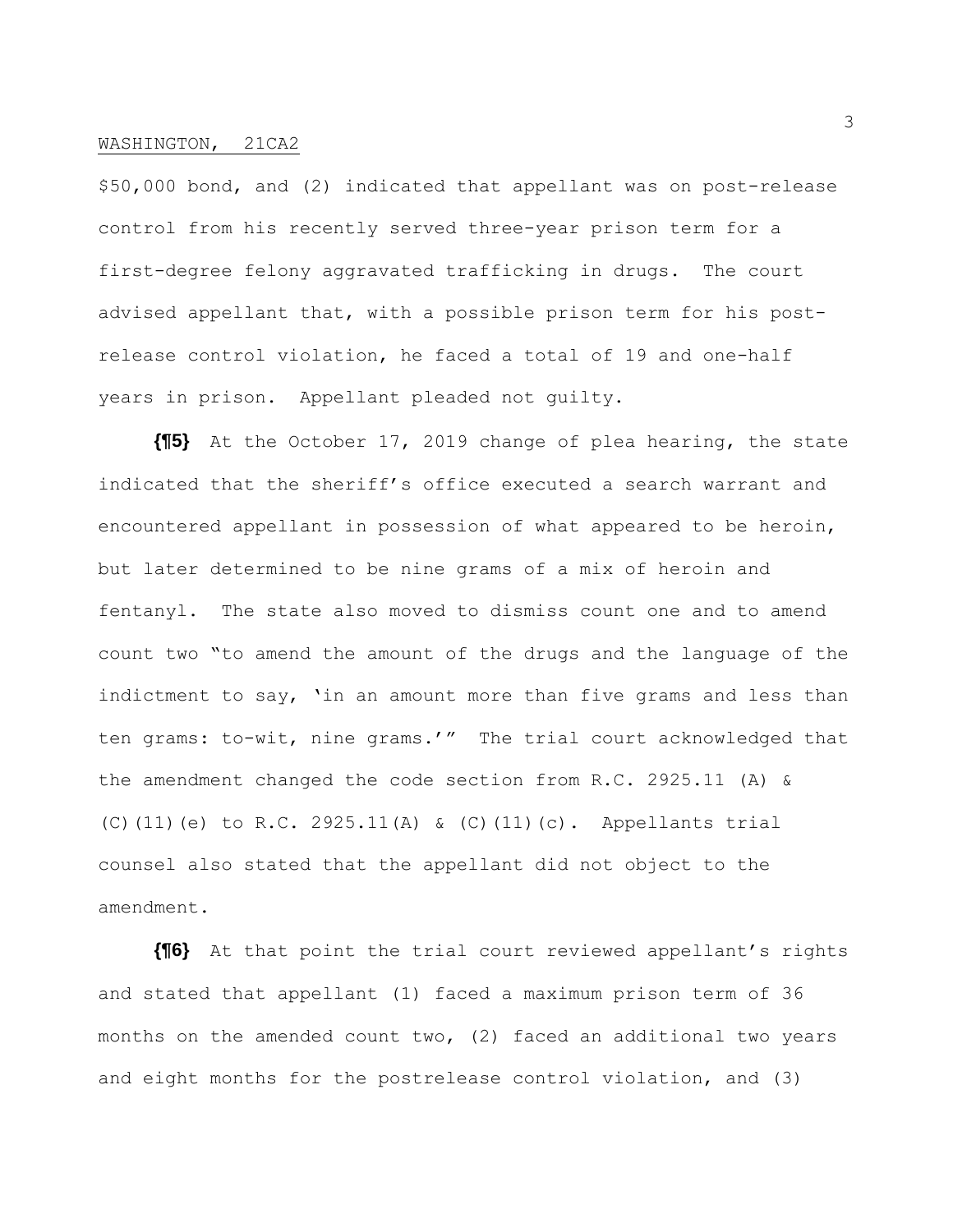could face an additional nonmandatory three-year postrelease control term. Further, appellant acknowledged that he understood that his guilty plea to the forfeiture specification would result in the forfeiture of \$1,329. Appellee then recommended a maximum combined four-year prison term and stated its intention to dismiss the original indictment (19CR320) and count one of the amended indictment (19CR379).

**{¶7}** At the November 8, 2019 sentencing hearing, the trial court (1) waived the \$5,000 mandatory fine due to appellant's indigence, (2) found appellant's crime to be serious "because it's part of an organized criminal activity," and (3) noted that appellant's ORAS score indicated a high recidivism risk. Further, based on appellant's prior felony offense in Michigan, his 2014 Washington County first-degree drug trafficking conviction (for which he was on post-release control when indicted in the present case), and his current charge, the court stated that appellant had not been rehabilitated to the court's satisfaction. Thus, the court sentenced appellant to (1) serve a 30-month prison term, (2) serve 943 days for the postrelease control violation, to be served consecutively for an aggregate sentence of six years with 94 days local confinement credit, (3) forfeit \$1,329, (4) submit to drug testing, (5) undergo a discretionary postrelease control term of up

4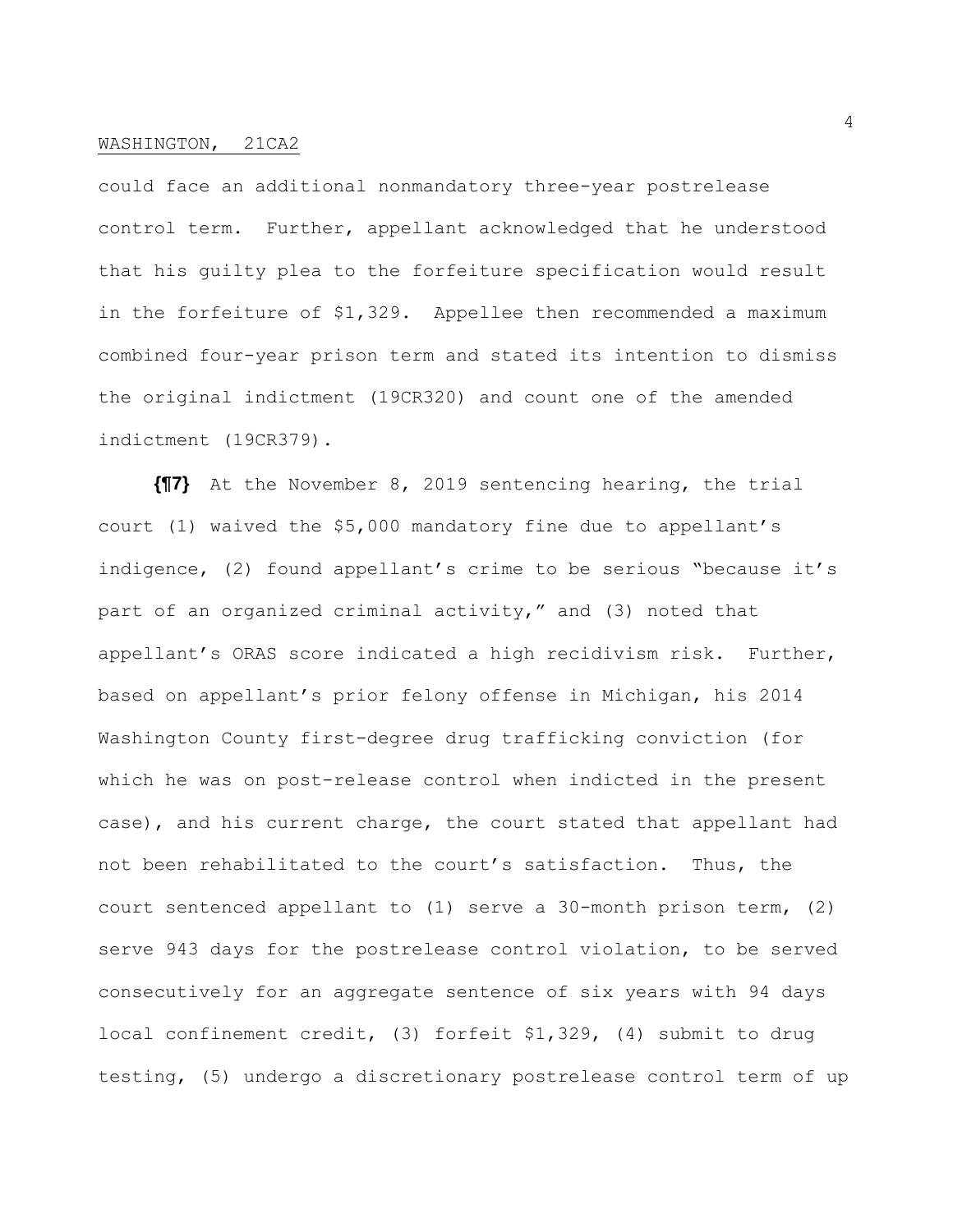to three years, and (6) pay court costs.

**{¶8}** On April 7, 2021, this court granted appellant's motion for leave to file a delayed appeal and this appeal followed.

I.

**{¶9}** In his first assignment of error, appellant asserts that the trial court granted an impermissible amendment to the indictment. Specifically, appellant argues that although the trial court substantially complied with Crim.R. 11 at his plea hearing, his counsel rendered ineffective assistance regarding the Crim.R. 7(D) protections. Appellant contends that the state "amended the charge as to change the identity and counsel not only failed to object to this forbidden procedure, but also stipulated to it as to bestow jurisdiction."

**{¶10}** Initially, we observe that because appellant did not object to the indictment's amendment, he has waived all but plain error. *See* Crim.R. 12(C)(2). To reverse a decision based on plain error, a reviewing court must determine that a plain (or obvious) error occurred that affected the trial's outcome. *State v. Barnes*, 94 Ohio St.3d 21, 27, 759 N.E.2d 1240 (2002); Crim.R. 52(B). Further, plain-error review must be undertaken "'with the utmost caution, under exceptional circumstances and only to prevent a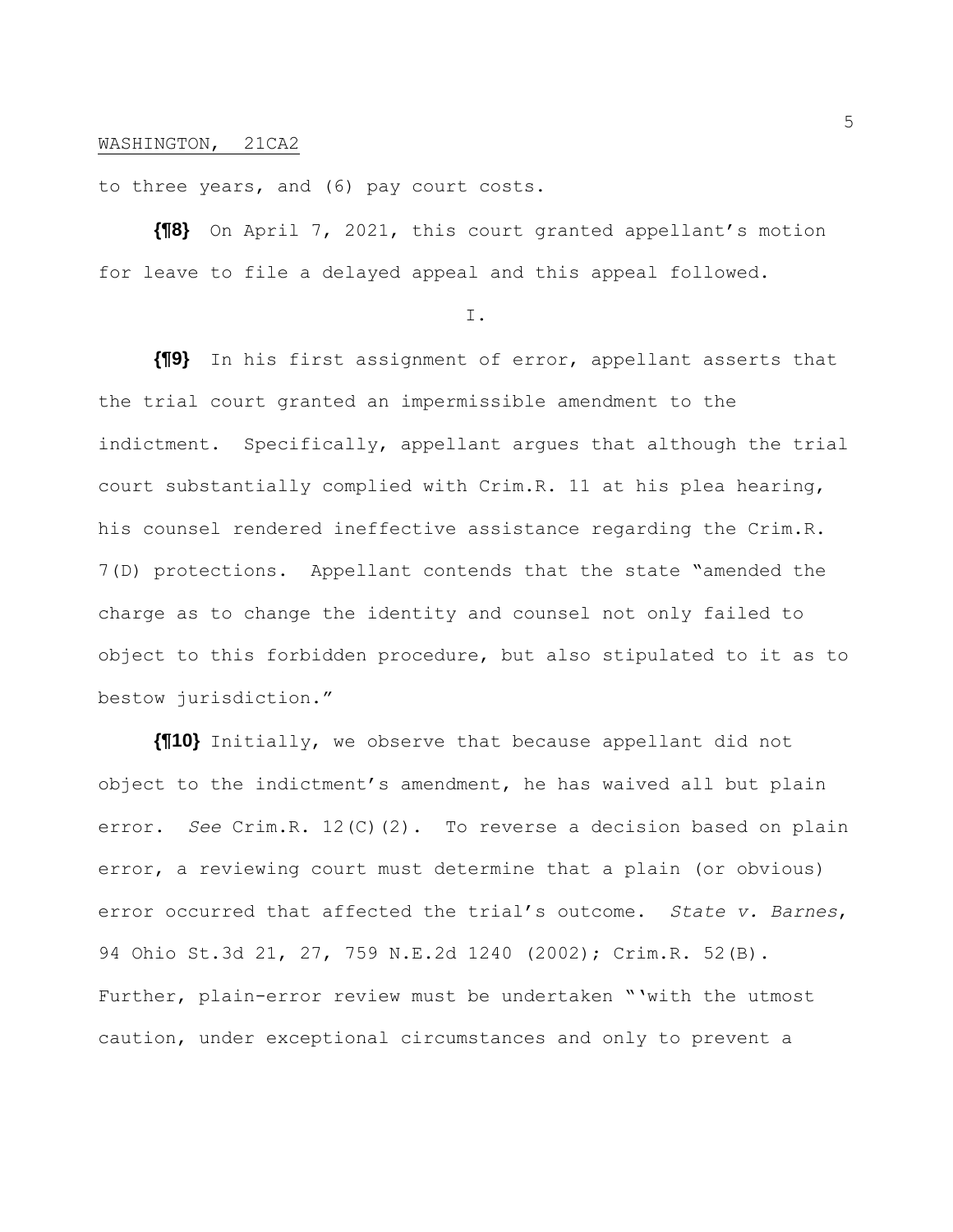manifest miscarriage of justice.'" *Barnes*, quoting *State v. Long,*  53 Ohio St.2d 91, 372 N.E.2d 804 (1978), paragraph three of the syllabus.

**{¶11}** Additionally, the Sixth Amendment to the United States Constitution and Article I, Section 10 of the Ohio Constitution provide that defendants in all criminal proceedings shall have the assistance of counsel for their defense. The United States Supreme Court has generally interpreted this provision to mean a criminal defendant is entitled to the "reasonably effective assistance" of counsel. *Strickland v. Washington*, 466 U.S. 668, 104 S.Ct. 2052, 80 L.Ed.2d 674 (1984); *accord Hinton v. Alabama*, 571 U.S. 263, 272, 134 S.Ct. 1081, 188 L.Ed.2d 1 (2014) (explaining that the Sixth Amendment right to counsel means "that defendants are entitled to be represented by an attorney who meets at least a minimal standard of competence").

**{¶12}** To establish constitutionally ineffective assistance of counsel, a defendant must show (1) that his counsel's performance was deficient and (2) that the deficient performance prejudiced the defense and deprived the defendant of a fair trial. *Strickland*, 466 U.S. at 687; *State v. Myers*, 154 Ohio St.3d 405, 2018-Ohio-1903, 114 N.E.3d 1138, ¶ 183; *State v. Powell*, 132 Ohio St.3d 233, 2012-Ohio-2577, 971 N.E.2d 865, ¶ 85. "Failure to establish either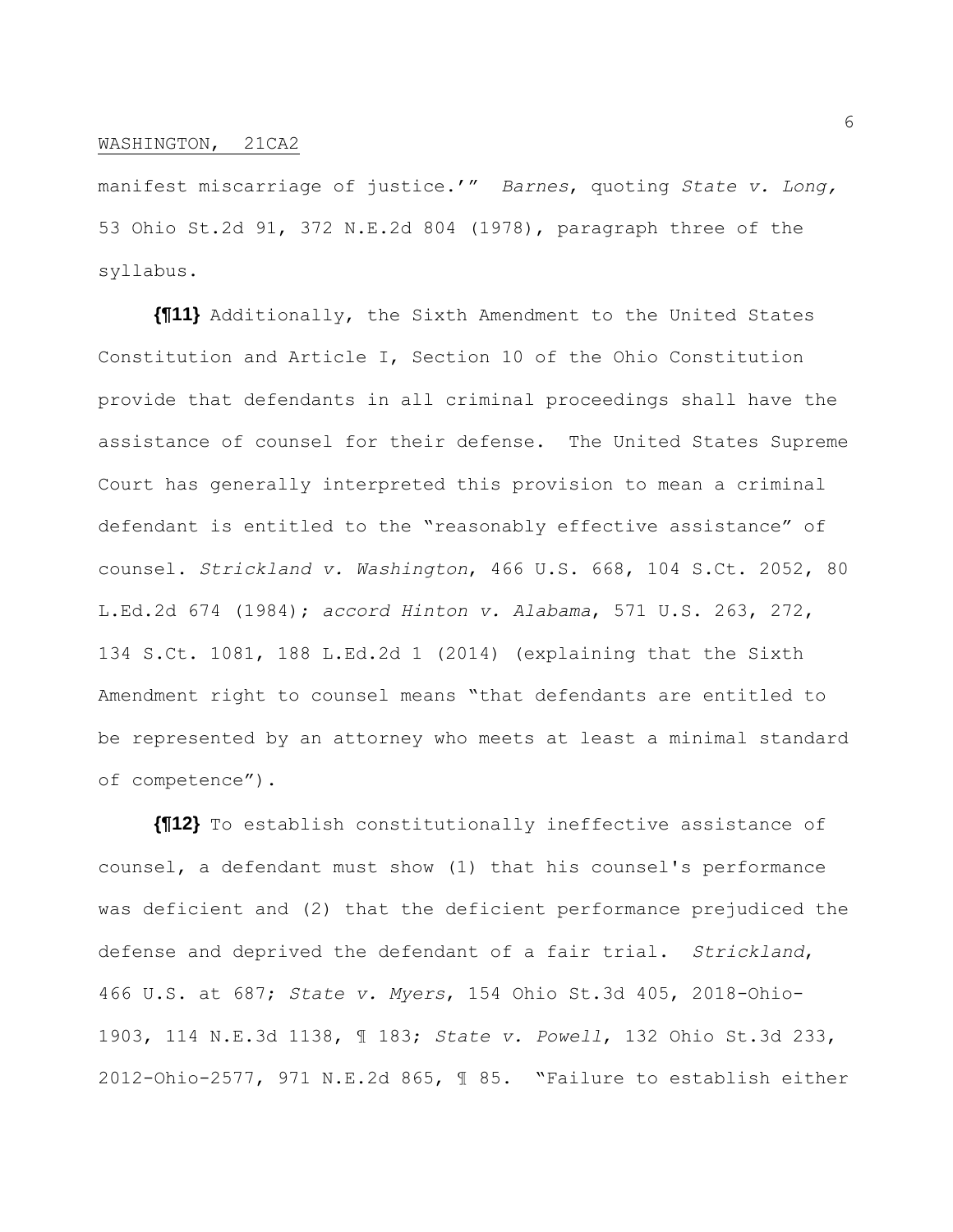element is fatal to the claim." *State v. Jones*, 4th Dist. Scioto No. 06CA3116, 2008-Ohio-968, ¶ 14; *State v. Blackburn,* 4th Dist. Jackson No. 18CA3, 2020-Ohio-1084, ¶ 32. Accordingly, if one element is dispositive, a court need not analyze both. *State v. Madrigal*, 87 Ohio St.3d 378, 389, 721 N.E.2d 52 (2000).

**{¶13}** As it relates to pleas, a defendant generally has the ultimate authority to decide whether to plead guilty. *State v. Grate,* 164 Ohio St.3d 9, 2020-Ohio-5584, 172 N.E.3d 8, ¶ 121, citing *Florida v. Nixon*, 543 U.S. 175, 187, 125 S.Ct. 551, 160 L.Ed.2d 565 (2004). Thus, a defendant who claims ineffective assistance related to the decision to plead guilty must show that a reasonable probability exists that, but for counsel's errors, the defendant would not have pleaded guilty and insisted on going to trial. *Id.*, citing *State v. Ketterer*, 111 Ohio St.3d 70, 2006- Ohio-5283, 855 N.E.2d 48, ¶ 89, citing *Hill v. Lockhart*, 474 U.S. 52, 59, 106 S.Ct. 366, 88 L.Ed.2d 203 (1985).

**{¶14}** In the case sub judice, the state, pursuant to the parties' plea agreement, moved to amend the indictment from R.C. 2925.11(A)/(C)(11)*(e)* to R.C. 2925.11(A)/(C)(11)*(c)*. R.C. 2925.11(A) provides: "No person shall knowingly obtain, possess, or use a controlled substance or a controlled substance analog." R.C. 2925.11(C)(11)(e) states: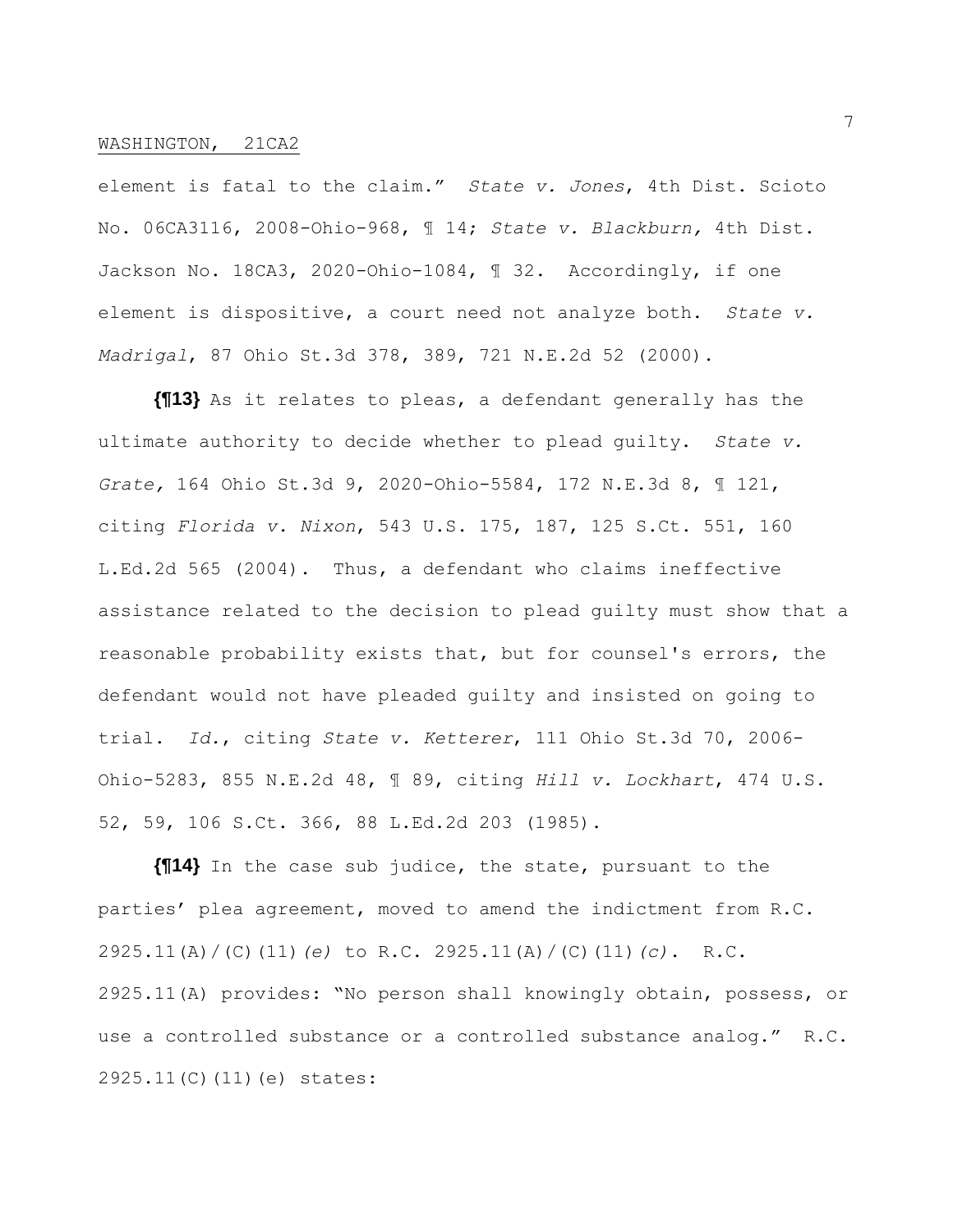(C) Whoever violates division (A) of this section is guilty of one of the following:

(11) If the drug involved in the violation is a fentanylrelated compound and neither division (C)(9)(a) nor division (C)(10)(a) of this section applies to the drug involved, or is a compound, mixture, preparation, or substance that contains a fentanyl-related compound or is a combination of a fentanyl-related compound and any other controlled substance and neither division (C)(9)(a) nor division (C)(10)(a) of this section applies to the drug involved, whoever violates division (A) of this section is guilty of possession of a fentanyl-related compound. The penalty for the offense shall be determined as follows:

(e) If the amount of the drug involved equals or exceeds two hundred unit doses but is less than five hundred unit doses or equals or exceeds twenty grams but is less than fifty grams, possession of a fentanyl-related compound is a felony of the first degree, and the court shall impose as a mandatory prison term one of the prison terms prescribed for a felony of the first degree.

The state amended the indictment from R.C. 2925.11(C)(11)(e) to

(C)(11)(c):

(c) If the amount of the drug involved equals or exceeds fifty unit doses but is less than one hundred unit doses or equals or exceeds five grams but is less than ten grams, possession of a fentanyl-related compound is a felony of the third degree, and there is a presumption for a prison term for the offense.

**{¶15}** We recognize, as appellee argues, that appellant explicitly agreed to the indictment's amendment pursuant to a plea agreement. Thus, the amendment is valid regardless of whether it changed the name or identity of the crime charged. In *State v.*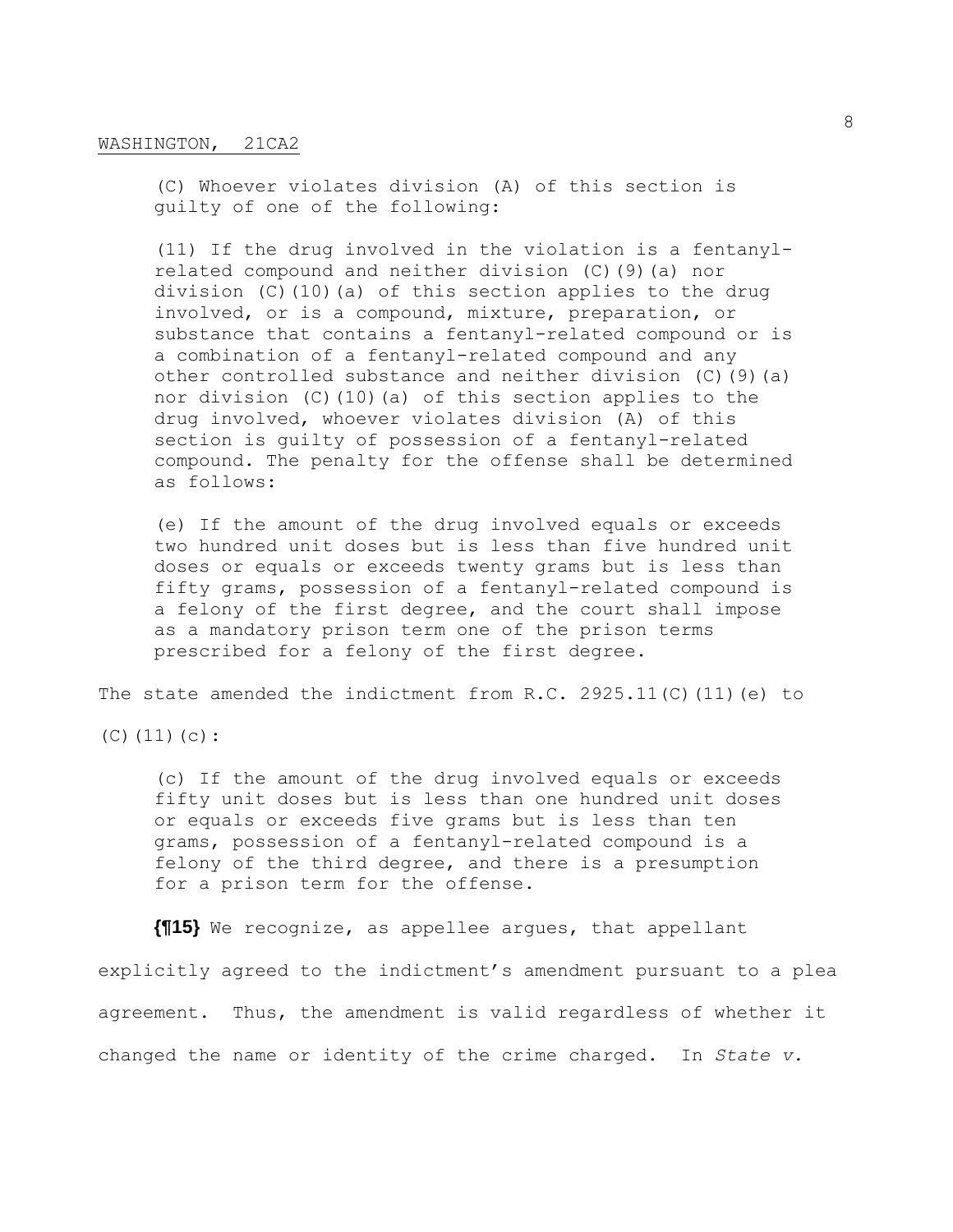*Freeman*, 11th Dist. Trumbull No. 2004-T-0055, 2006-Ohio-492, the Eleventh District determined that if a defendant agrees to an indictment's amendment pursuant to a plea agreement, the amendment is valid regardless of whether it changed the name or identity of the crime charged. *Freeman* at ¶ 41, citing *State v. Bartelson,*  11th Dist. Trumbull No. 95-T-5322, 1996 WL 586758. In *Bartelson*, the indictment's amendment added a physical harm specification and the Eleventh District observed that because the Crim.R. 7(D) provisions are primarily for the protection of defendants, the requirement may be waived. See also *State v. Cook*, 35 Ohio App.3d 20, 519 N.E.2d 419, paragraph three of the syllabus (12th Dist.1987)(Crim.R. 7(D) primarily for defendant's protection and prohibits amendments that change the nature or identity of the charged crime so the accused can be aware of the charges and can prepare his defense accordingly.)

**{¶16}** The Eighth District has also held that a defendant waives any challenge to an indictment when he is in the courtroom, did not object to the amendment prior to trial, and indicated to the court that he understood the proceedings. *State v. Baxter*, 8th Dist. Cuyahoga No. 106187, 2018-Ohio-2237, ¶ 10-13, citing *State v. Owens*, 181 Ohio App.3d 725, 2009-Ohio-1508, 910 N.E.2d 1059, ¶ 69 (7th Dist.); *State v. Pondexter,* 8th Dist. Cuyahoga No. 108940,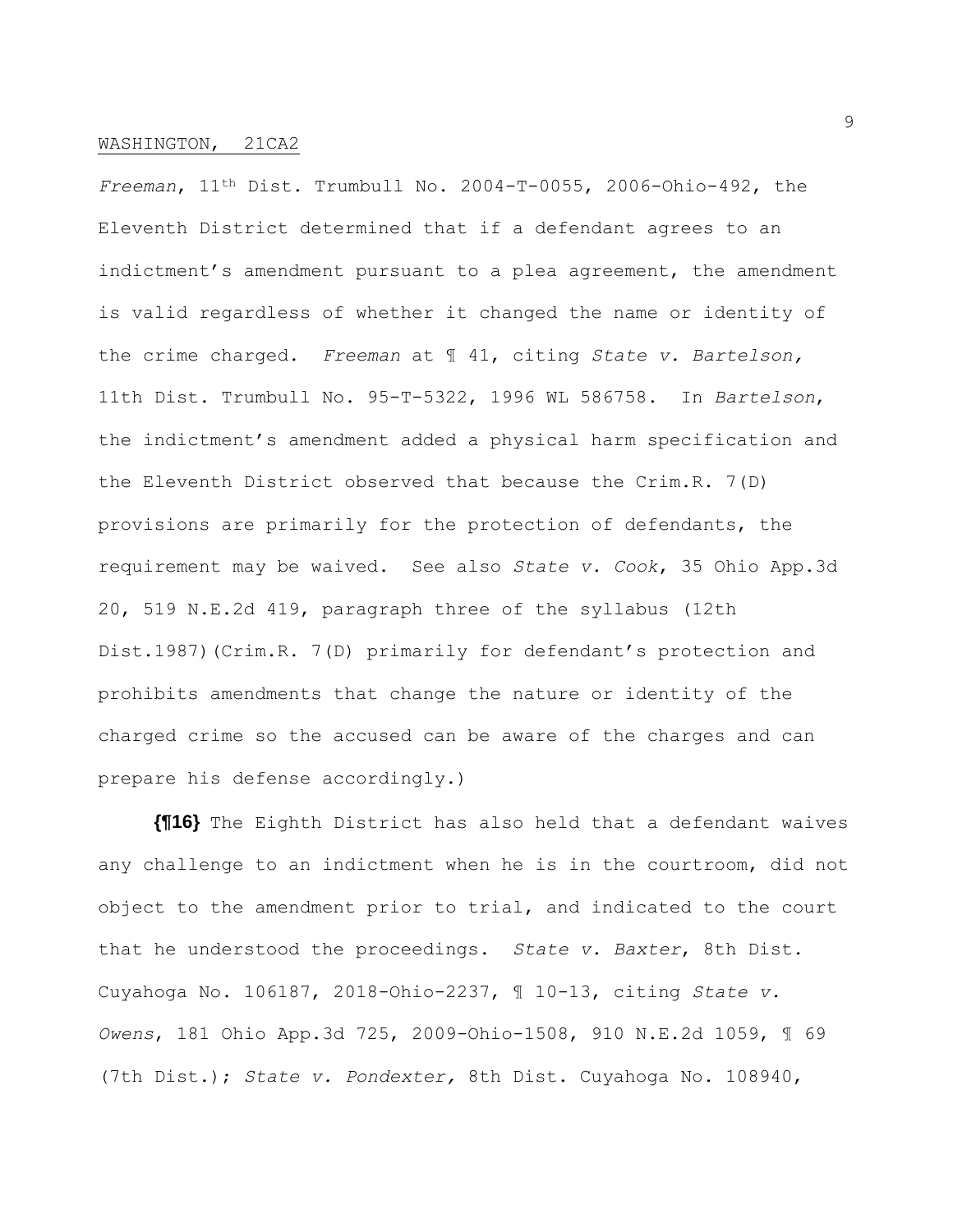2020-Ohio-1290, ¶ 14; *State v. Kibble,* 8th Dist. Cuyahoga No. 103822, 2017-Ohio-12.

**{¶17}** The Tenth District has concluded that a defendant may waive the right to indictment altogether, or by plea can acquiesce to the amendment of the identity of the offense charged. *State v. Battin*, 10th Dist. Franklin No. 19AP-485, 2019-Ohio-5001, ¶ 8-9, citing *State v. Bruce,* 10th Dist. Franklin No. 16AP-31, 2016-Ohio-7132; *State v. Wooden*, 10th Dist. Franklin No. 02AP-473, 2002-Ohio-7363, ¶ 15. *See also State v. Oliver*, 2021-Ohio-2543, 176 N.E.3d 1054, ¶ 31 (12th Dist.) (pleading guilty waives many errors including defect in indictment); *State v. Spates,* 64 Ohio St.3d 269, 271-272, 595 N.E.2d 351 (guilty plea represents break in the chain of events and defendant may not raise claims that occurred prior to entering the plea; defendant may only attack the voluntary and intelligent character of the plea).

**{¶18}** In the case sub judice, appellant does not argue that his plea was not knowing and voluntary. Moreover, our review of the record reveals that appellant knowingly and voluntarily agreed to the amended indictment when he pleaded guilty pursuant to the parties' plea agreement. Thus, because appellant entered a guilty plea in open court, after he acknowledged that he had no objection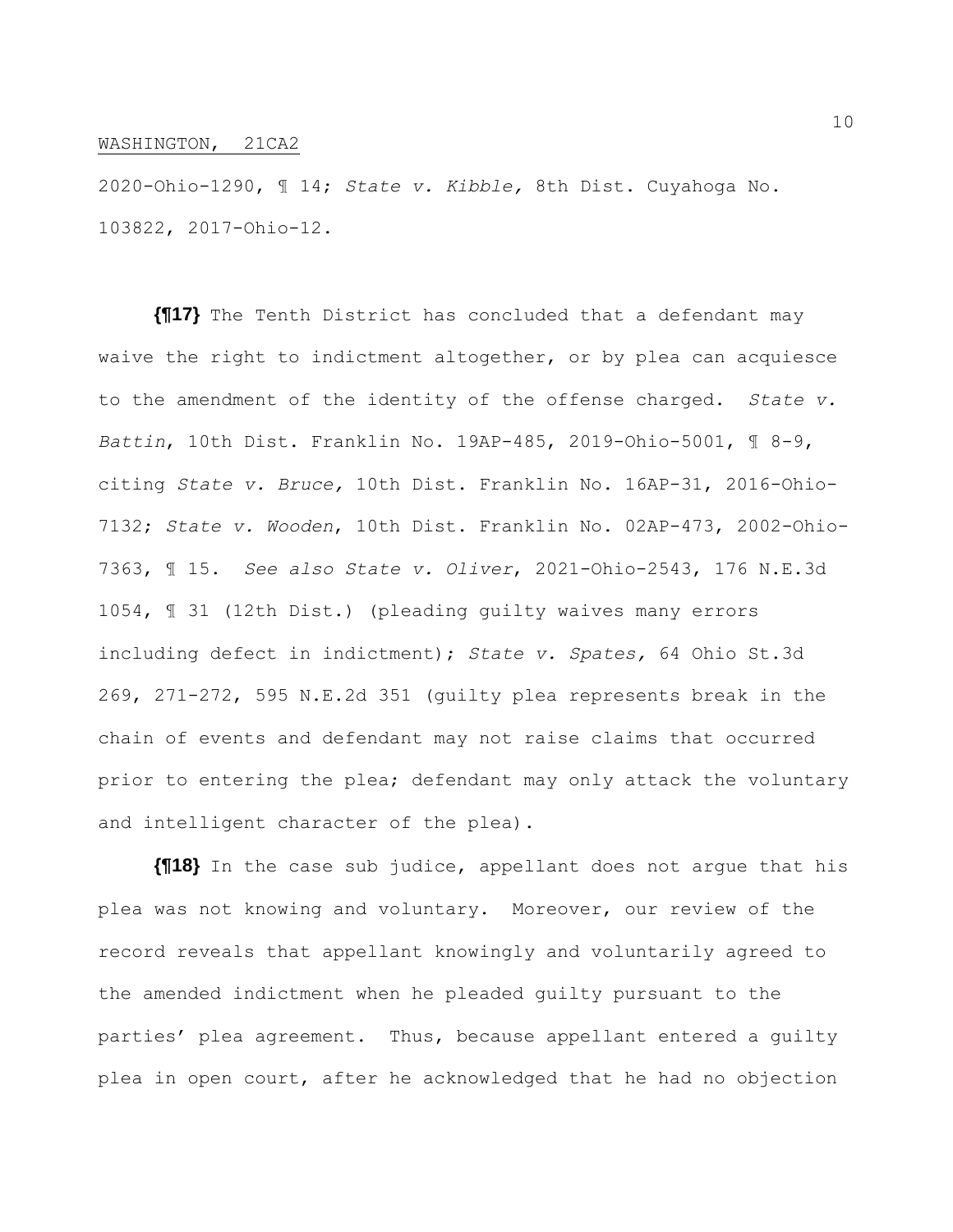to the amended charge and after being fully apprised of the rights, we conclude that appellant acquiesced in the amendment. Consequently, after our review we conclude that (1) no error, plain or otherwise, occurred and (2) no reasonable probability that, but for counsel's alleged errors, appellant would have declined to plead guilty.

**{¶19}** Accordingly, based upon the foregoing reasons, we overrule appellant's first assignment of error.

# II.

**{¶20}** In his second assignment of error, appellant asserts that the trial court improperly ordered the forfeiture of his property. Appellant argues that, pursuant to R.C. 2941.1417 and 2981.04, forfeiture is prohibited unless a forfeiture specification is attached to a specific count of the indictment.

**{¶21}** Appellant cites *State v. Brimacombe,* 195 Ohio App.3d 524, 2011-Ohio-5032, 960 N.E.2d 1042, where the Sixth District noted that (1) the indictment did not refer to the surrendered firearms and (2) between the filing of the indictment and the sentencing hearing, nothing in the record indicated that the prosecution furnished prompt notice to counsel about the forfeiture of the firearms. *Id.* at ¶ 66. In the case at bar, however, we recognize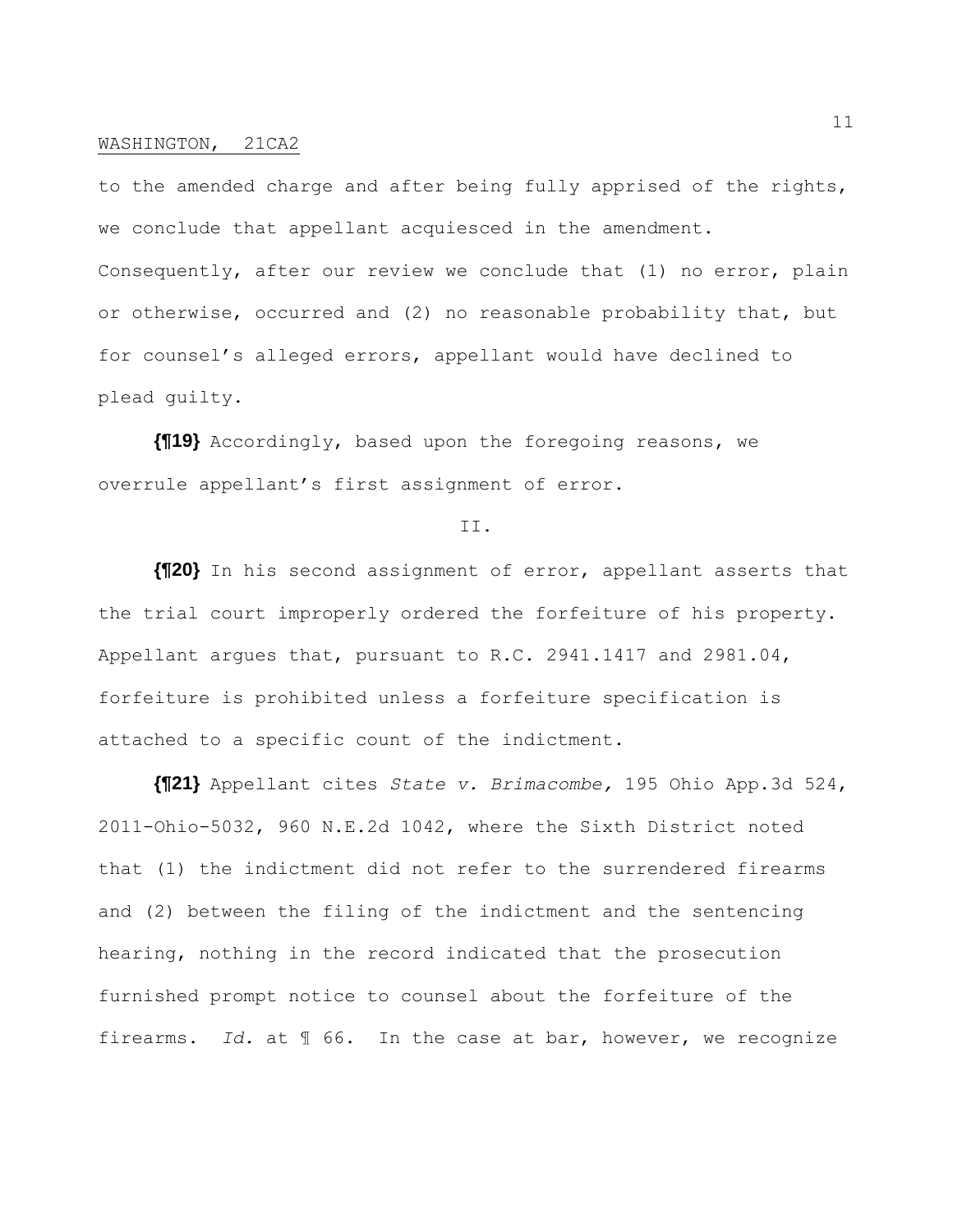that appellant explicitly agreed to the forfeiture as part of his plea agreement. Thus, appellant's reliance on *Brimacombe* is misplaced.

**{¶22}** Appellee, on the other hand, analogizes this case to *State v. Gloeckner*, 4th Dist Meigs No. 520, 1994 WL 111337 (March 21, 1994). In *Gloeckner*, the defendant did not object to the forfeiture of his vehicle and, therefore, voluntarily relinquished the vehicle as a part of the plea agreement. We held that no forfeiture statute applied to the relinquishment. *Id.* at \* 5. Similarly, in *State v. Dickens,* 4th Dist. Meigs No. 05CA14, 2006- Ohio-4920, because the defendant agreed to the forfeiture, the defendant "cannot now complain that the prosecution took the action he allowed it to take." *Id.* at ¶ 10.

**{¶23}** Other appellate districts have reached the same conclusion regarding voluntary forfeiture. In *State v. Wyley*, 8th Dist. Cuyahoga No. 66163, 1994 WL 581522 (Oct. 20, 1994), the defendant agreed to forfeit money confiscated at the time of his arrest, but argued that the state's untimely forfeiture petition and failure to hold a R.C. 2933.43(C) forfeiture hearing constituted reversible error. The Eighth District concluded that the defendant waived any error or due process rights associated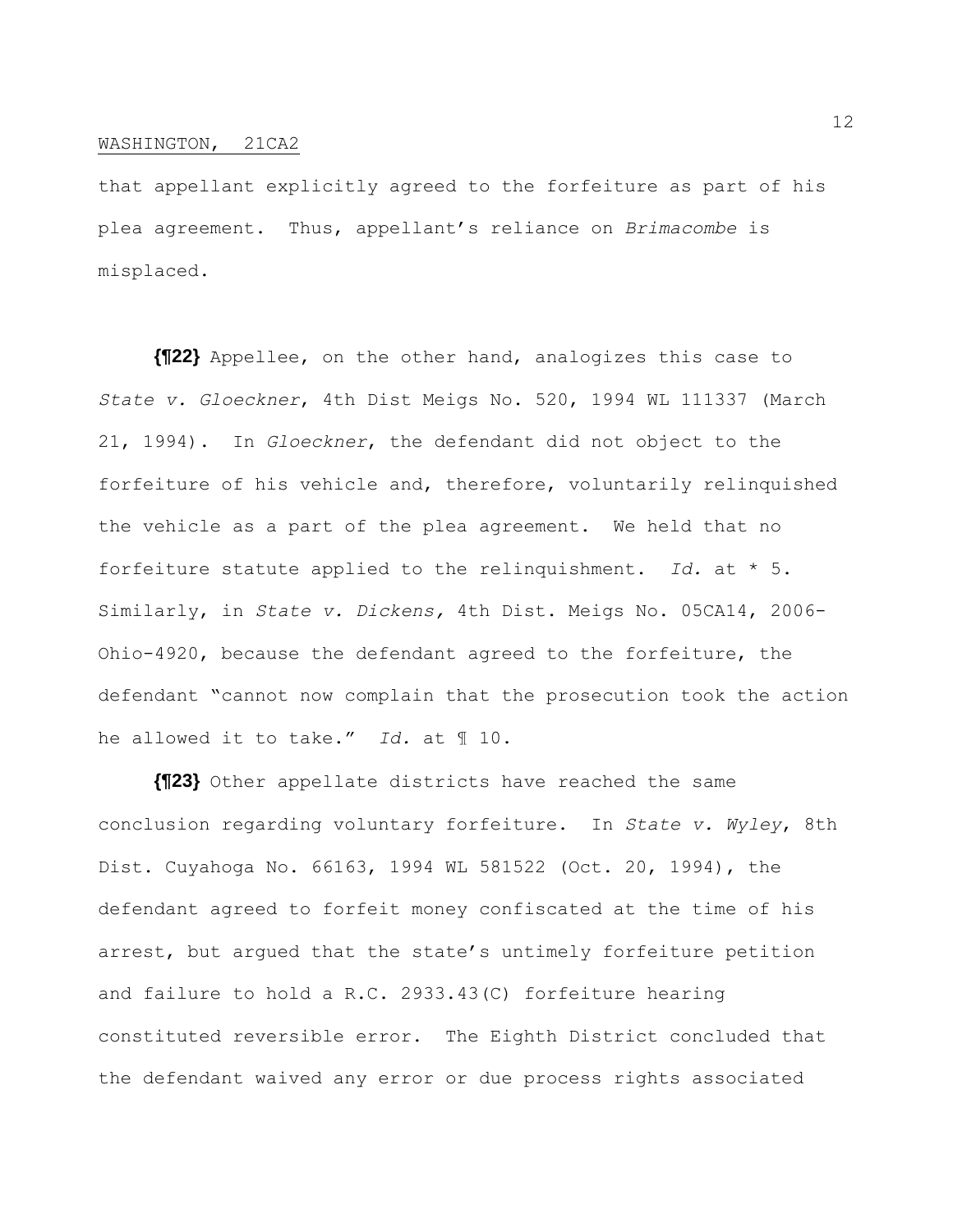with the forfeiture proceedings when he agreed to forfeit the money. *Id.* at \*2. *See also State v. Compton*, 2021-Ohio-3106, 178 N.E.3d 123, ¶ 19 (8th Dist.)(property forfeited through a plea agreement not effectuated by operation of the statutory provisions governing forfeiture, but rather by the parties' agreement); *State v. Smith,* 117 Ohio App.3d 656, 691 N.E.2d 324 (8th Dist.1997)(plea agreement and voluntary relinquishing forfeited property waives procedural or due process right regarding forfeiture); *State v. Fogel*, 8th Dist. Cuyahoga No. 87035, 2006-Ohio-1613 (forfeiture as part of negotiated plea agreement is valid); *State v. Keith*, 81 Ohio App.3d 192, 610 N.E.2d 1017 (9th Dist. 1991)(upholding plea agreement forfeiture); *State v. Hunter,* 9th Dist. Summit No. 13929, 1989 WL 80515 (July 19, 1989)(plea agreement and voluntary relinquishment of confiscated monies waived right to object on appeal); *State v. Gladden*, 86 Ohio App.3d 287, 620 N.E. 2d 947 (1st Dist.1993)(relinquishment of vehicle not effectuated by operation of statutory provision, but by the parties' agreement); *State v. Hensley*, 9th Dist. Lorain No. 03CA008356, 2004-Ohio-2664, ¶ 7(defendant agreed to forfeiture thus waived application of statutory provisions governing forfeiture procedure).

**{¶24}** In the case sub judice, appellant's guilty plea states, in pertinent part: "The Defendant will plead to the amended count 2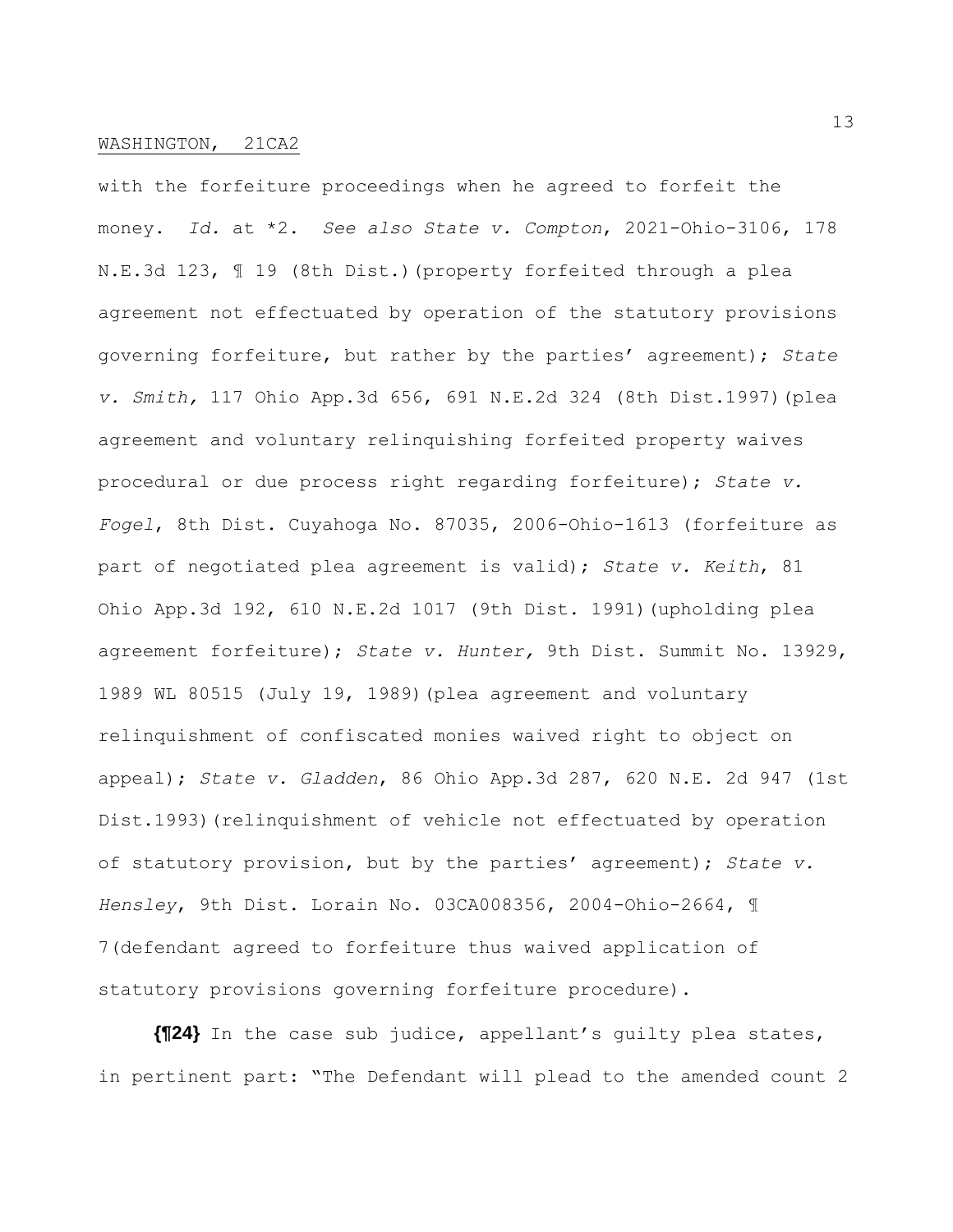in this case and be sentenced on the PRC Violation. The Defendant shall forfeit \$1,329.00." At the plea hearing, the trial court asked appellant if he understood that his guilty plea to the forfeiture specification would result in the forfeiture of \$1,329. Appellant indicated that he so understood. Here, we conclude that appellant had notice of the forfeiture and agreed to the forfeiture in his plea agreement.

**{¶25}** Accordingly, based upon the foregoing reasons, we overrule appellant's second assignment of error and affirm the trial court's judgment.

JUDGMENT AFFIRMED.